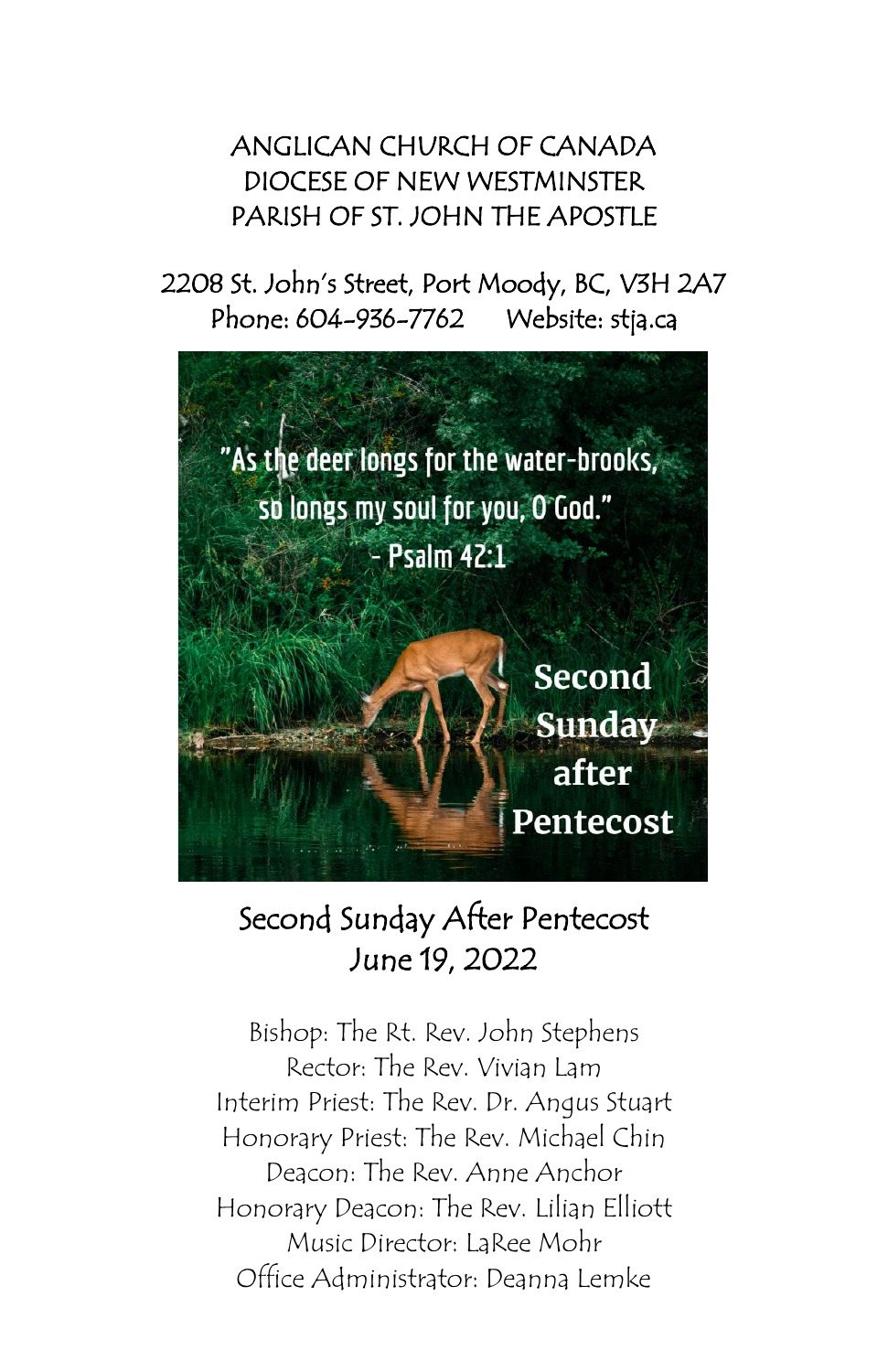#### **WE GATHER AS THE BODY OF CHRIST IN THIS PLACE**

*We acknowledge with gratitude and humility that St. John's is located on land that is traditional territory of the Coast Salish People. We are grateful for the heritage of the Tsleil-Waututh, Squamish, Kwikwetlem, and Musqueam Nations. We in the Diocese of New Westminster continue to search and pray with Indigenous brothers, sisters, and friends for truth, justice, and reconciliation.*

**Opening Hymn:** *(10am service)**(we stand)* CP # 307 "When Long Before Time"

When long before time and the worlds were begun, when there was no earth and no sky and no sun, and all was deep silence and night reigned supreme, and even our Maker had only a dream…

The silence was broken when God sang the Song, and light pierced the darkness and rhythm began, and with its first birth-cries creation was born, and creaturely voices sang praise to the morn.

The sound of the creatures were one with their Lord's, their harmonies sweet and befitting the Word; the Singer was pleased as the earth sang the Song, the choir of the creatures re-echoed it long.

The Light has returned as it came once before, the Song of the Lord is our own song once more; so let us all sing with one heart and one voice the Song of the Singer in whom we rejoice.

To you, God, the Singer, our voices we raise; to you, Song incarnate, we give all our praise; to you, Holy Spirit, our life and our breath, be glory, forever, through life and through death.

*Text: Peter Davison*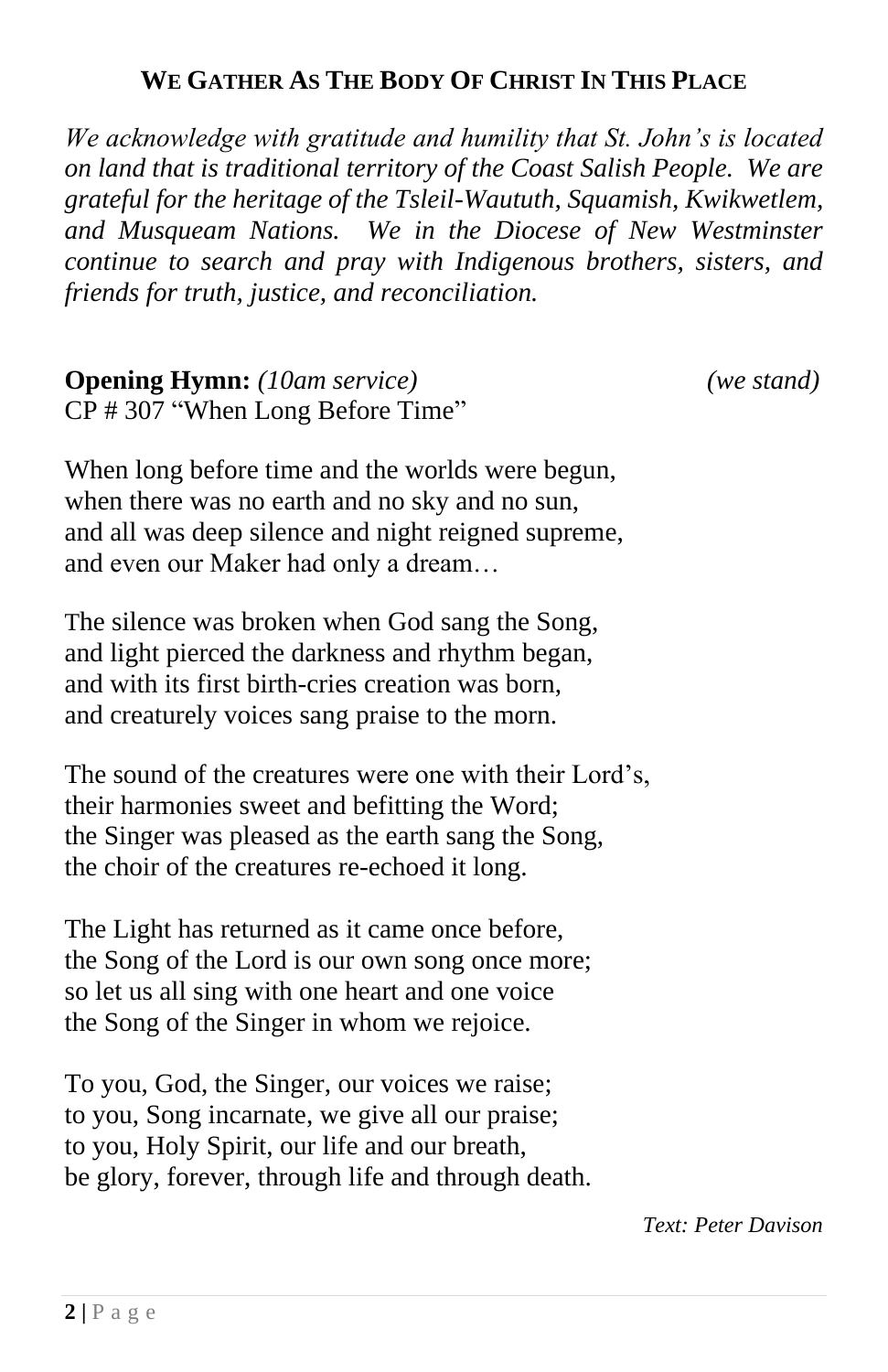#### **Welcome and Announcements** *(we sit)*

Celebrant: Glory to God in the highest,

| <b>Opening Prayers</b> |                                                                                                                                        | (we stand) |
|------------------------|----------------------------------------------------------------------------------------------------------------------------------------|------------|
| Celebrant:             | The grace of our Lord Jesus Christ, and the love of God<br>and the fellowship of the Holy Spirit be with you all.                      |            |
| All:                   | And also with you.                                                                                                                     |            |
| Celebrant:             | As we gather on the ancestral lands of the Coast Salish<br>Nations, let us pray that the Spirit's reconciling love<br>will be with us. |            |

*~ Silence ~*

**Glory to God** *(we stand)*

**All: and peace to his people on earth. Lord God, heavenly king, almighty God and Father, we worship you, we give you thanks, we praise you for your glory. Lord Jesus Christ, only Son of the Father, Lord God, Lamb of God, you take away the sin of the world: have mercy on us; you are seated at the right hand of the Father: receive our prayer. For you alone are the Holy One, you alone are the Lord, you alone are the Most High, Jesus Christ, with the Holy Spirit, in the glory of God the Father. Amen.**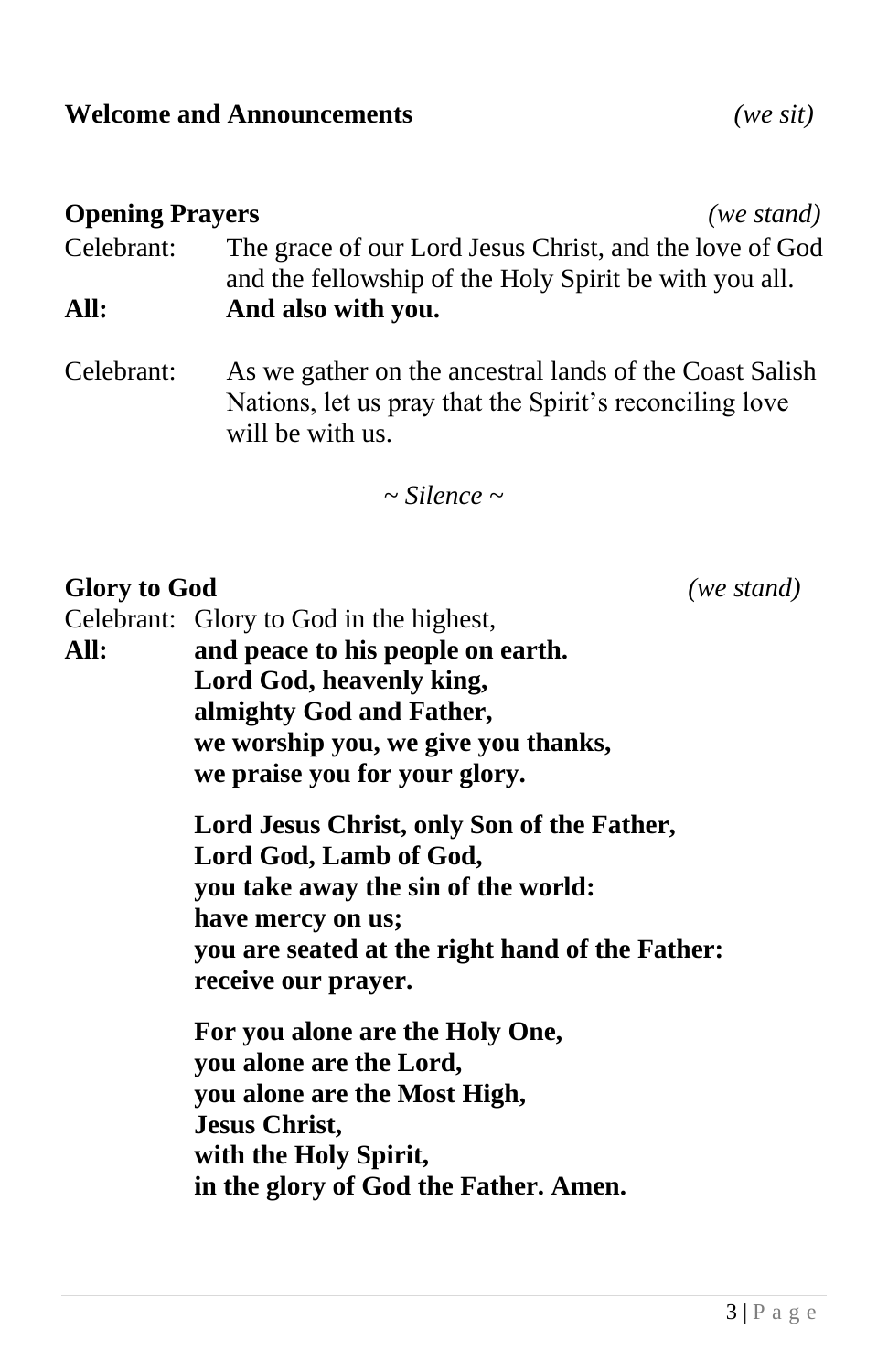#### **Creator God, from you every family in heaven and earth takes its name. You have rooted and grounded us in your covenant love, and empowered us by your Spirit to speak the truth in love, and to walk in your way towards justice and wholeness. Mercifully grant that your people, journeying together in partnership, may be strengthened and guided to help one another to grow into the full stature of Christ, who is our light and our life. Amen**

#### **WE PROCLAIM AND DISCERN THE LIVING WORD**

# **First Scripture Reading:** *(we sit)*

Isaiah 40:25-31

**Psalm 19** *(said by all responsively)*

- 1 The heavens declare the glory of God, \* **and the firmament shows the handiwork of the Lord.**
- 2 One day tells its tale to another, \* **and one night imparts knowledge to another.**
- 3 Although they have no words or language, \* **and their voices are not heard,**
- 4 Their sound has gone out into all lands, \* **and their message to the ends of the world.**
- 5 In the deep has God set a pavilion for the sun; \* **it comes forth like a bridegroom out of his chamber; it rejoices like a champion to run its course.**
- 6 It goes forth from the uttermost edge of the heavens and runs about to the end of it again; \* **nothing is hidden from its burning heat.**

**Collect of the Day:** *(said by all)*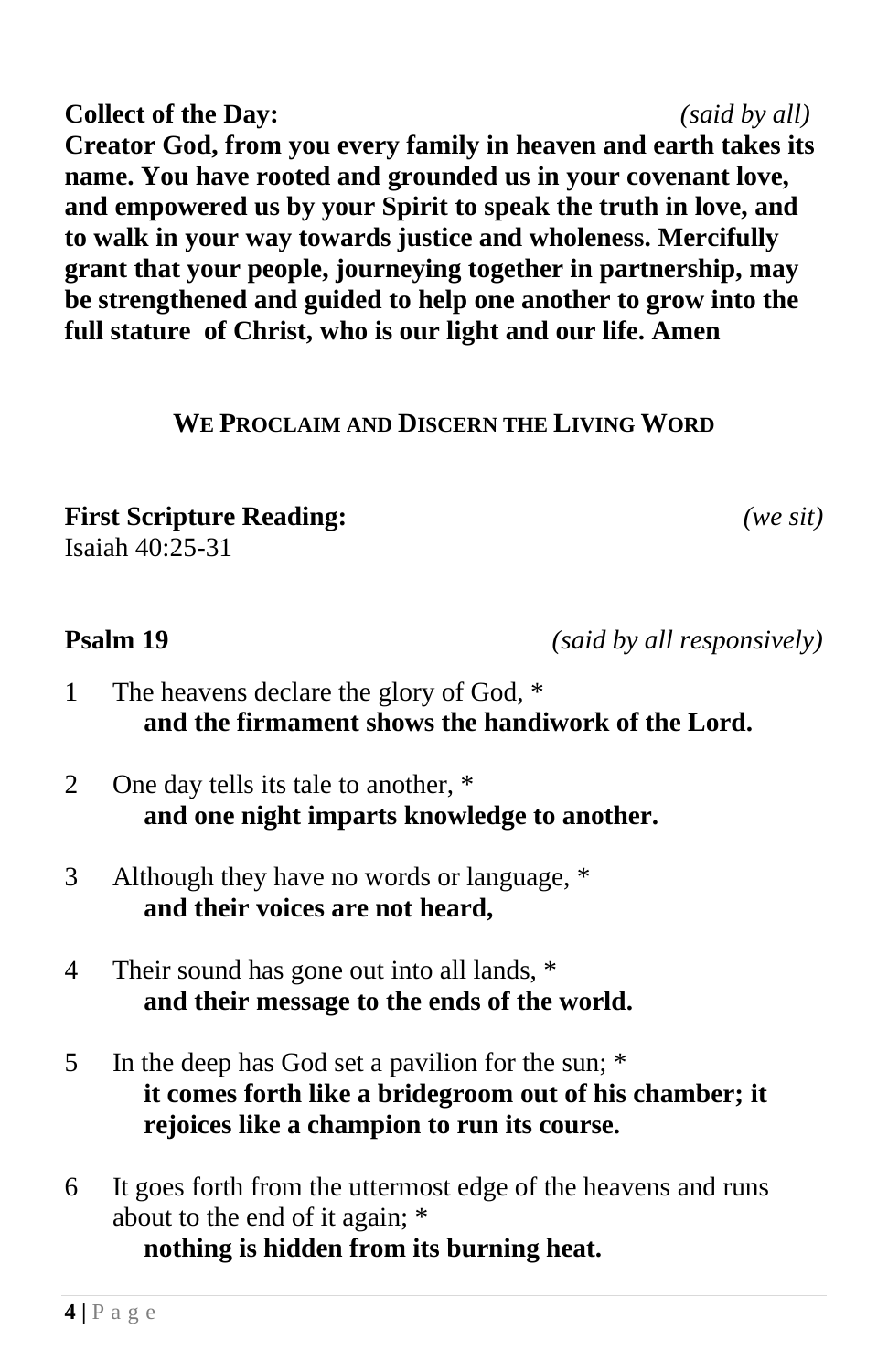- 7 The law of the Lord is perfect and revives the soul; \* **the testimony of the Lord is sure and gives wisdom to the innocent.**
- 8 The statutes of the Lord are just and rejoice the heart; \* **the commandment of the Lord is clear and gives light to the eyes.**
- 9 The fear of the Lord is clean and endures for ever; \* **the judgements of the Lord are true and righteous altogether.**
- 10 More to be desired are they than gold, more than much fine gold,\* **sweeter far than honey, than honey in the comb.**
- 11 By them also is your servant enlightened, \* **and in keeping them there is great reward.**
- 12 Who can tell how often they offend? \* **Cleanse me from my secret faults.**
- 13 Above all, keep your servant from presumptuous sins; let them not get dominion over me; \*

**then shall I be whole and sound, and innocent of a great offense.**

14 Let the words of my mouth and the meditations of my heart be acceptable in your sight; \*

**O Lord, my strength and my redeemer**

**Second Scripture Reading:** *(we sit)* Philippians 4:4-9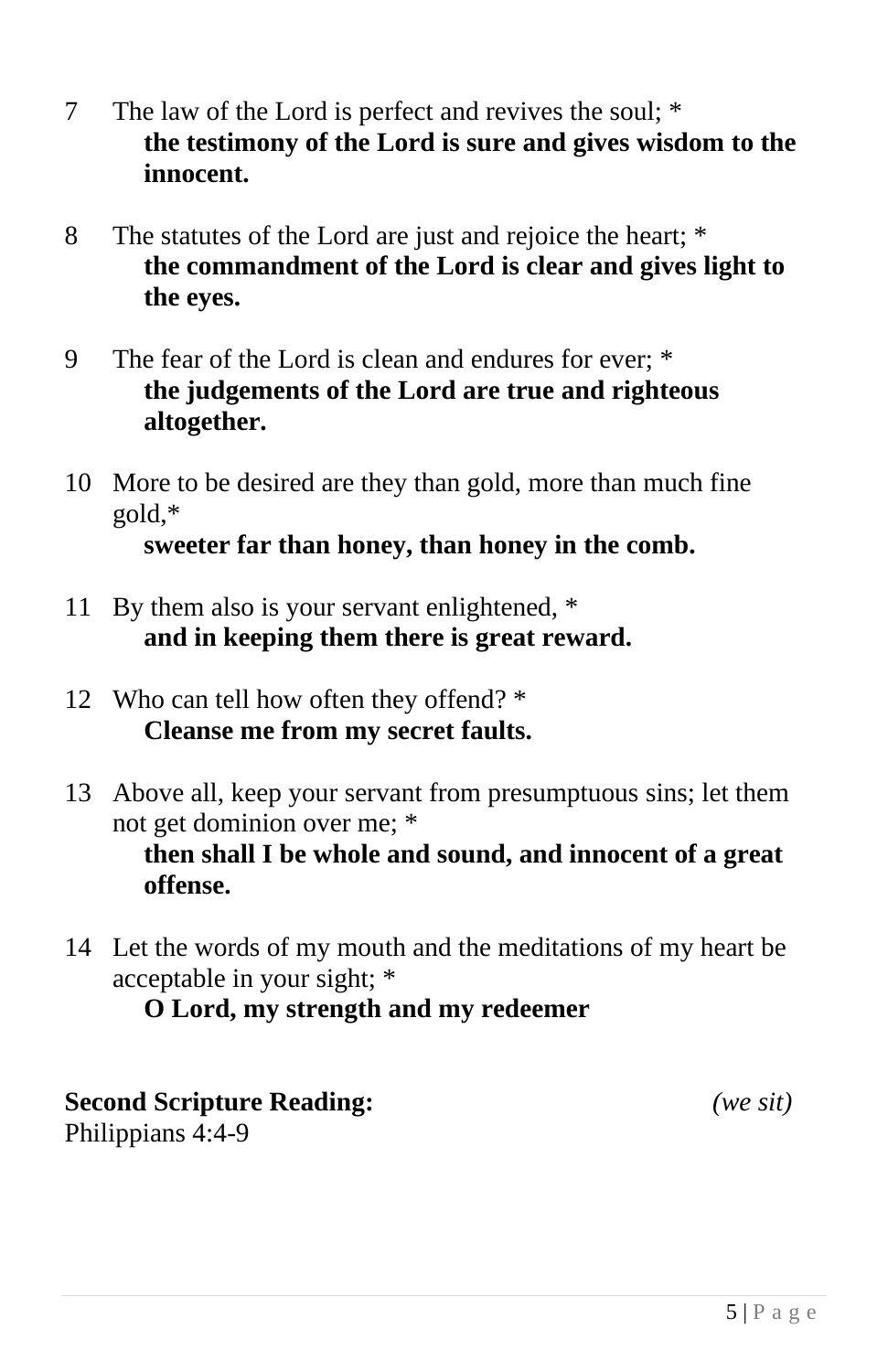| (we stand)                                       |
|--------------------------------------------------|
| The Lord be with you.                            |
| And also with you.                               |
| The Good News of Jesus Christ according to John. |
| Glory to you, Lord Jesus Christ.                 |
| John 1:1-18                                      |
| The Good News of Christ!                         |
| Praise to you, Lord Jesus Christ.                |
|                                                  |

**Reflection on the Word:** The Rev. Dr. Angus Stuart *(we sit)*

*~ Silence ~*

**Apostles Creed** *(we stand) (said by all)*

**I believe in God, the Father almighty, creator of heaven and earth.** 

**I believe in Jesus Christ, his only Son, our Lord. He was conceived by the power or the Holy Spirit and born of the Virgin Mary. He suffered under Pontius Pilate, was crucified, died, and was buried. He descended to the dead. On the third day he rose again. He ascended into heaven, and is seated at the right hand of the Father. He will come again to judge the living and the dead.**

**I believe in the Holy Spirit, the holy catholic Church, the communion of saints, the forgiveness of sins, the resurrection of the body, and the life everlasting. Amen.**

**The Prayers of the People** *(we kneel, stand or sit)*

**Choir:** "Hey Ney Yana"

*Text & Music: Brooke Medicine Eagle, ©; as taught by Leonard EagleCloud. All right reserved. Reprinted under OneLicense.net #A-720827.*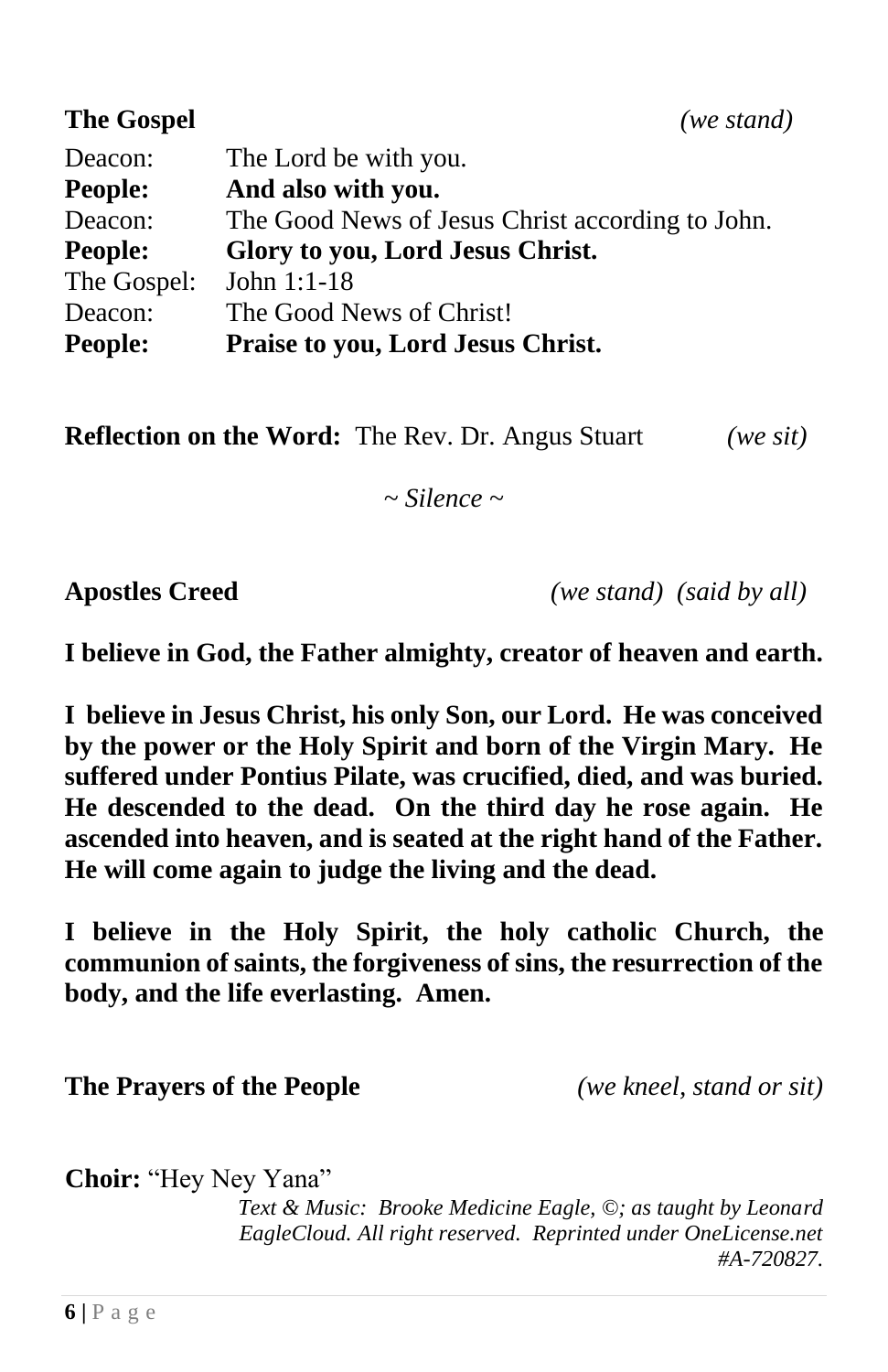#### **The Confession**

Celebrant: Dear friends in Christ, God is steadfast in love and infinite in mercy; he welcomes sinners and invites them to his table. Let us confess our sins, confident in God's forgiveness.

*~ silence~*

**All: Most merciful God, we confess that we have sinned against you in thought, word, and deed, by what we have done, and by what we have left undone. We have not loved you with our whole heart; we have not loved our neighbours as ourselves. We are truly sorry and we humbly repent. For the sake of your Son Jesus Christ, have mercy on us and forgive us, that we may delight in your will, and walk in your ways, to the glory of your name. Amen.**

#### **The Absolution**

Celebrant: Almighty God have mercy upon you, pardon and deliver you from all your sins, confirm and strengthen you in all goodness, and keep you in eternal life; through Jesus Christ our Lord. **Amen**.

#### **We Share the Peace of Christ** *(we stand)*

Celebrant: The peace of the Lord be always with you. **People: And also with you.**

*(From ancient times, the Christian custom has been to greet each other as a sign of the peace we share through Christ. As Jesus said, "Blessed are the peacemakers". We ask that you pass the peace in no-contact ways—nodding, bowing, etc.—with those not in your household/bubble.)*

#### **WE CELEBRATE GOD WITH US IN HOLY COMMUNION**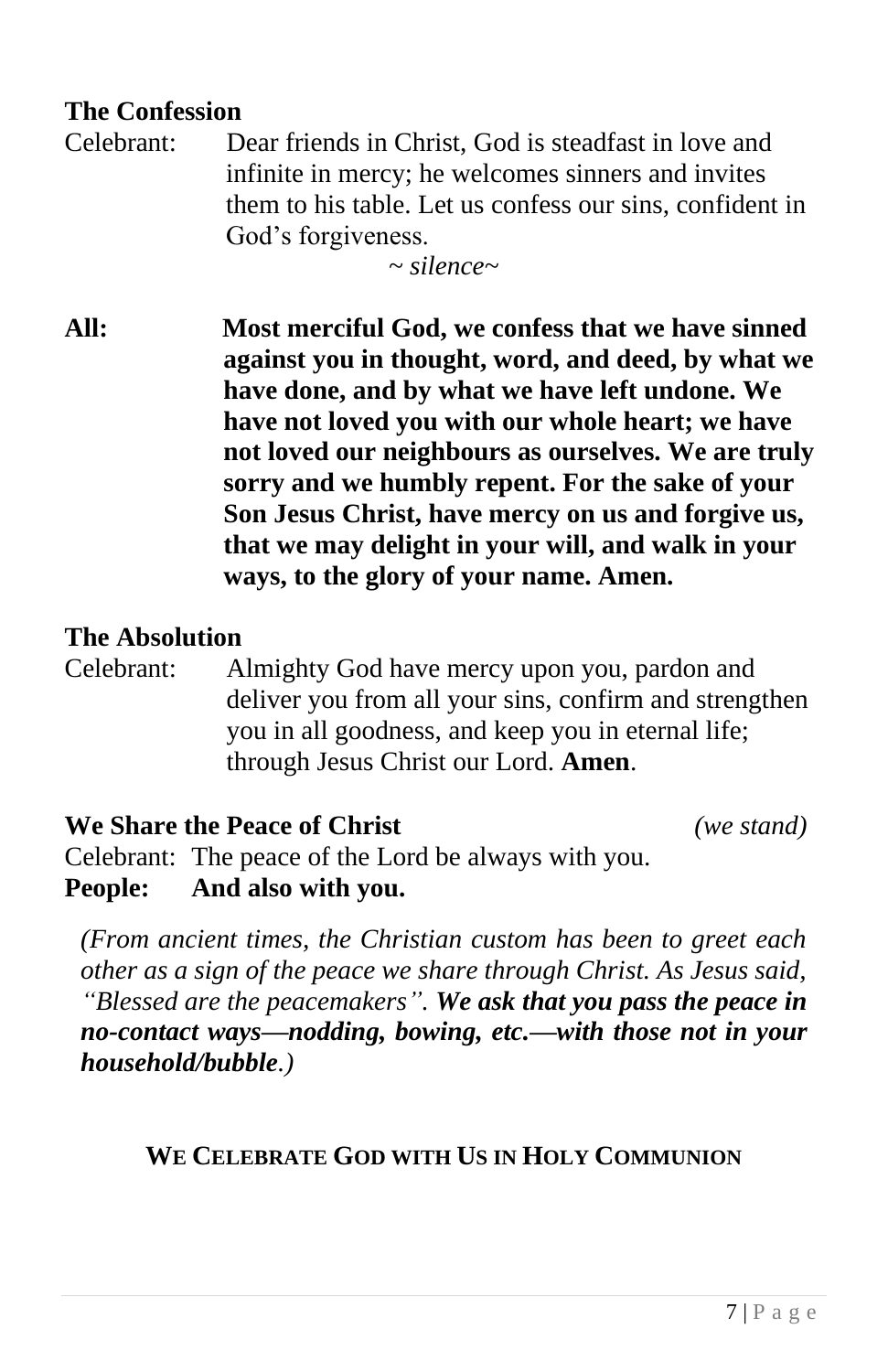**Offertory Hymn:** *(10am service) (we stand)* CP # 73 "One Bread, One Body, One Lord of All"

*(We collect people's contributions to the ministry & mission of St. John's. We will not pass the collection plate – please drop off your donation envelopes by the entrance. We encourage you to give online as possible.)*

*Refrain: One bread, one body, one Lord of all, one cup of blessing which we bless and we, though many, throughout the earth, we are one body in this one Lord.*

Gentile or Jew, servant or free, woman or man, no more.

*Refrain*

Many the gifts, many the works, one in the Lord of all.

*Refrain*

Grain for the fields, scattered and grown, gathered to one for all.

#### *Refrain*

*Text: John B. Foley, SJ*

**Prayer over the Gifts**: *(said by all)*

**Creator, you bless us with many good gifts returned to you from your creation. Feed us with the Bread of Life, your Son Jesus Christ our Lord. Amen.**

**THE GREAT THANKSGIVING** *(we kneel, stand, or sit)*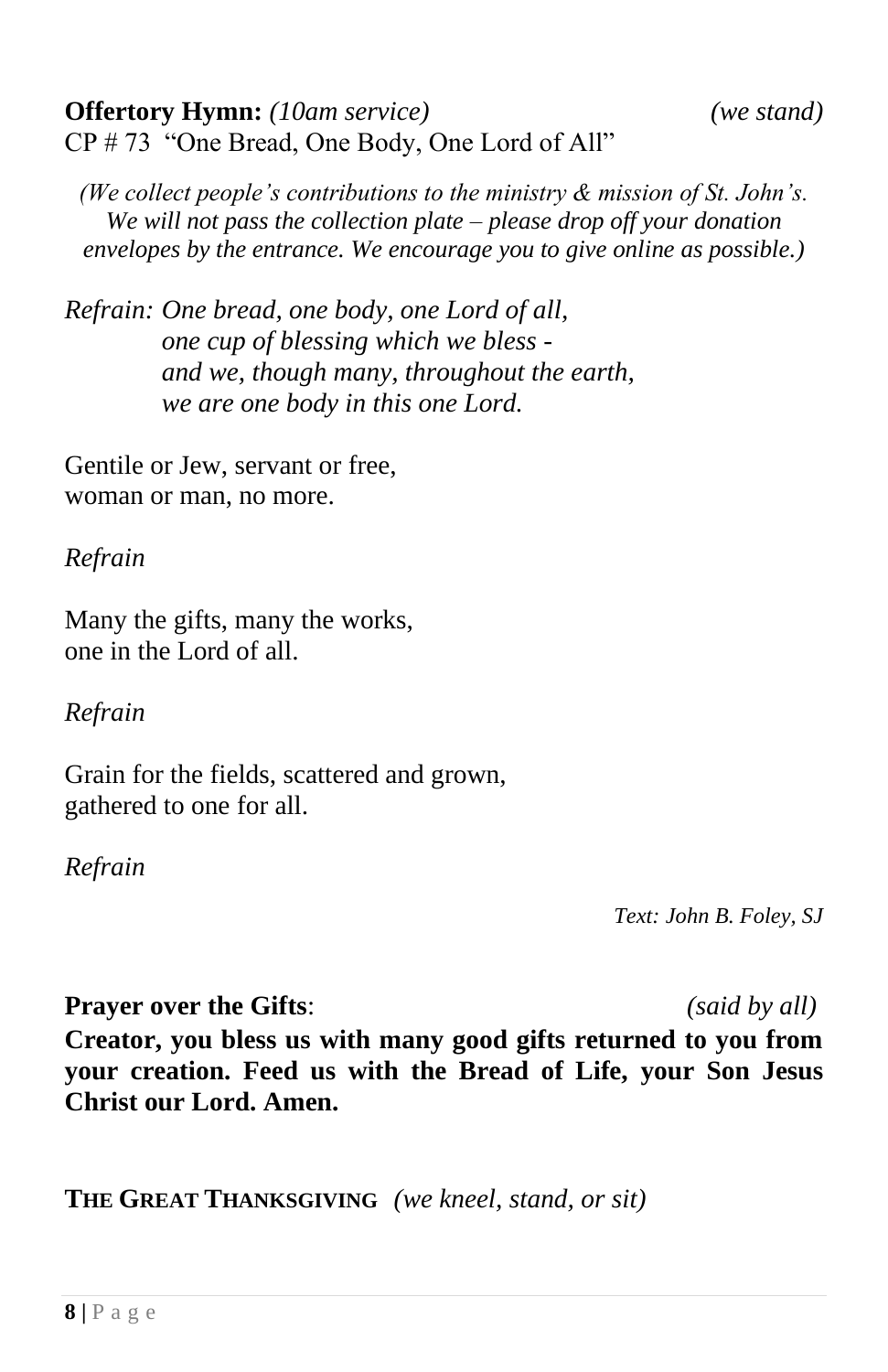# **Eucharistic Prayer BAS SP #1**

| Celebrant:    | The Lord be with you.                                                                                                                                                                                                                                                 |  |
|---------------|-----------------------------------------------------------------------------------------------------------------------------------------------------------------------------------------------------------------------------------------------------------------------|--|
| People:       | And also with you.                                                                                                                                                                                                                                                    |  |
| Celebrant:    | Lift up your hearts.                                                                                                                                                                                                                                                  |  |
| <b>People</b> | We lift them to the Lord.                                                                                                                                                                                                                                             |  |
| Celebrant:    | Let us give thanks to the Lord our God.                                                                                                                                                                                                                               |  |
| People:       | It is right to give our thanks and praise.                                                                                                                                                                                                                            |  |
| Celebrant:    | Holy God, Lover of creation, we give you thanks and<br>praise for in the ocean of your steadfast love you bear<br>us and place the song of your Spirit in our hearts.                                                                                                 |  |
|               | When we turn from your love and defile the earth, you<br>do not abandon us. Your Spirit speaks through Huldah<br>and Micah, through prophets, sages, and saints in every<br>age, to confront our sin and reveal the vision of your<br>new creation.                   |  |
|               | Joining in the song of the universe we proclaim your<br>glory saying:                                                                                                                                                                                                 |  |
| All:          | Holy, holy, holy Lord, God of power and might,<br>heaven and earth are full of your glory. Hosanna in<br>the highest. Blessed is the One who comes in the<br>name of the Lord. Hosanna in the highest.                                                                |  |
| Celebrant:    | Gracious God, in the fullness of time you sent Jesus the<br>Christ to share our fragile humanity. Through Jesus'<br>life, death, and resurrection you open the path from<br>brokenness to health, from fear to trust, from pride and<br>conceit to reverence for you. |  |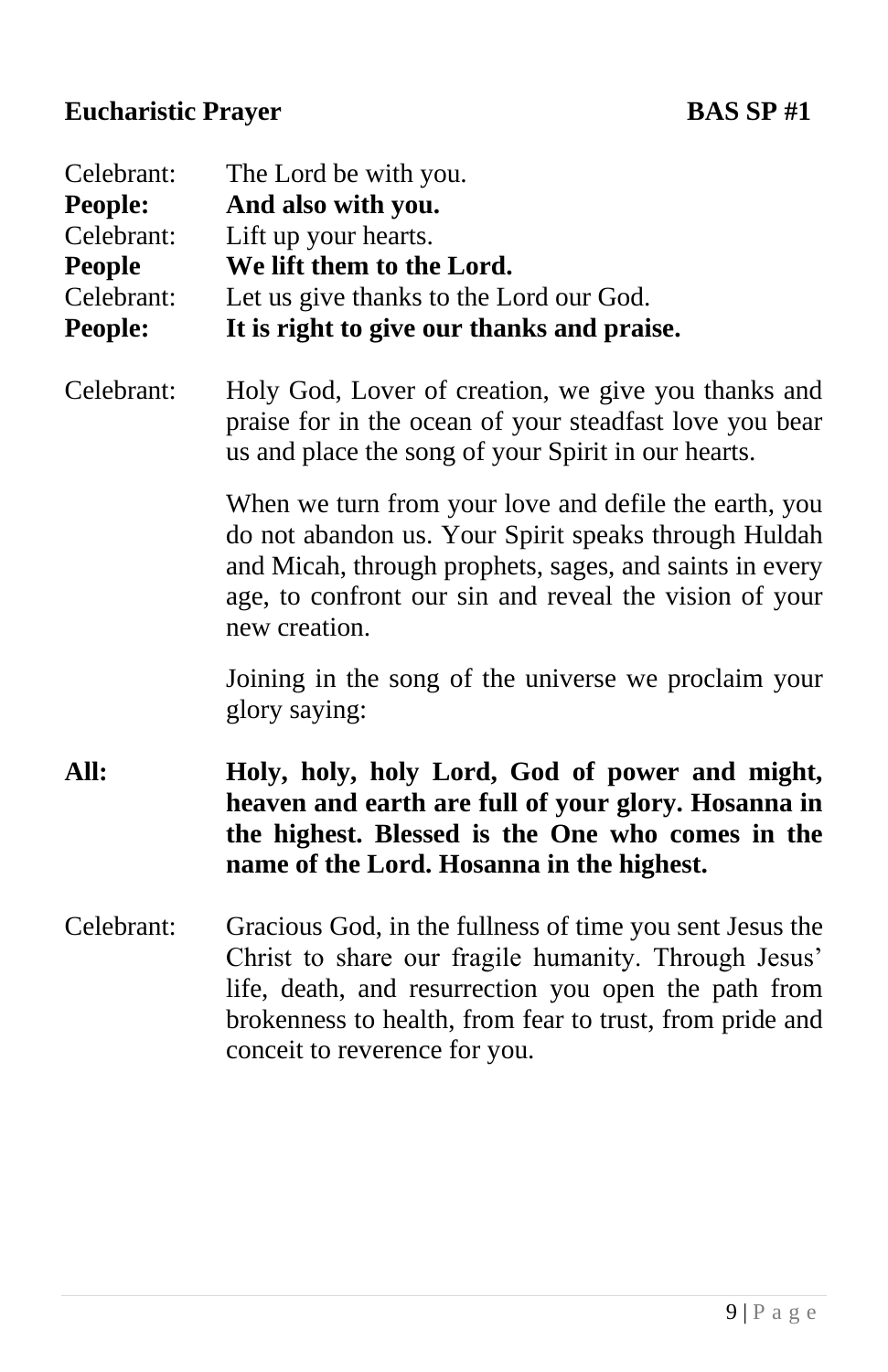Rejected by a world that could not bear the Gospel of life, Jesus knew death was near. His head anointed for burial by an unknown woman, Jesus gathered together those who loved him. He took bread, gave thanks to you, broke it and gave it to his friends, saying, "Take and eat: this is my body which is given for you. Do this for the remembrance of me."

After supper, Jesus took the cup of wine, gave you thanks, and said "Drink this all of you, this is my blood of the new covenant which is shed for you and for many. Whenever you drink it, do this for the remembrance of me."

And now we gather at this table in response to his commandment, to share the bread and cup of Christ's undying love, and to proclaim our faith.

#### **All: Christ has died. Christ is risen. Christ will come again.**

Celebrant: Breathe your Holy Spirit, the wisdom of the universe, upon these gifts that we bring to you: this bread, this cup, ourselves, our souls and bodies, that we may be signs of your love for all the world and ministers of your transforming purpose.

> Through Christ, with Christ, and in Christ, in the unity of the Holy Spirit, all glory is yours, Creator of all, and we bless your holy name for ever.

**People: Amen.**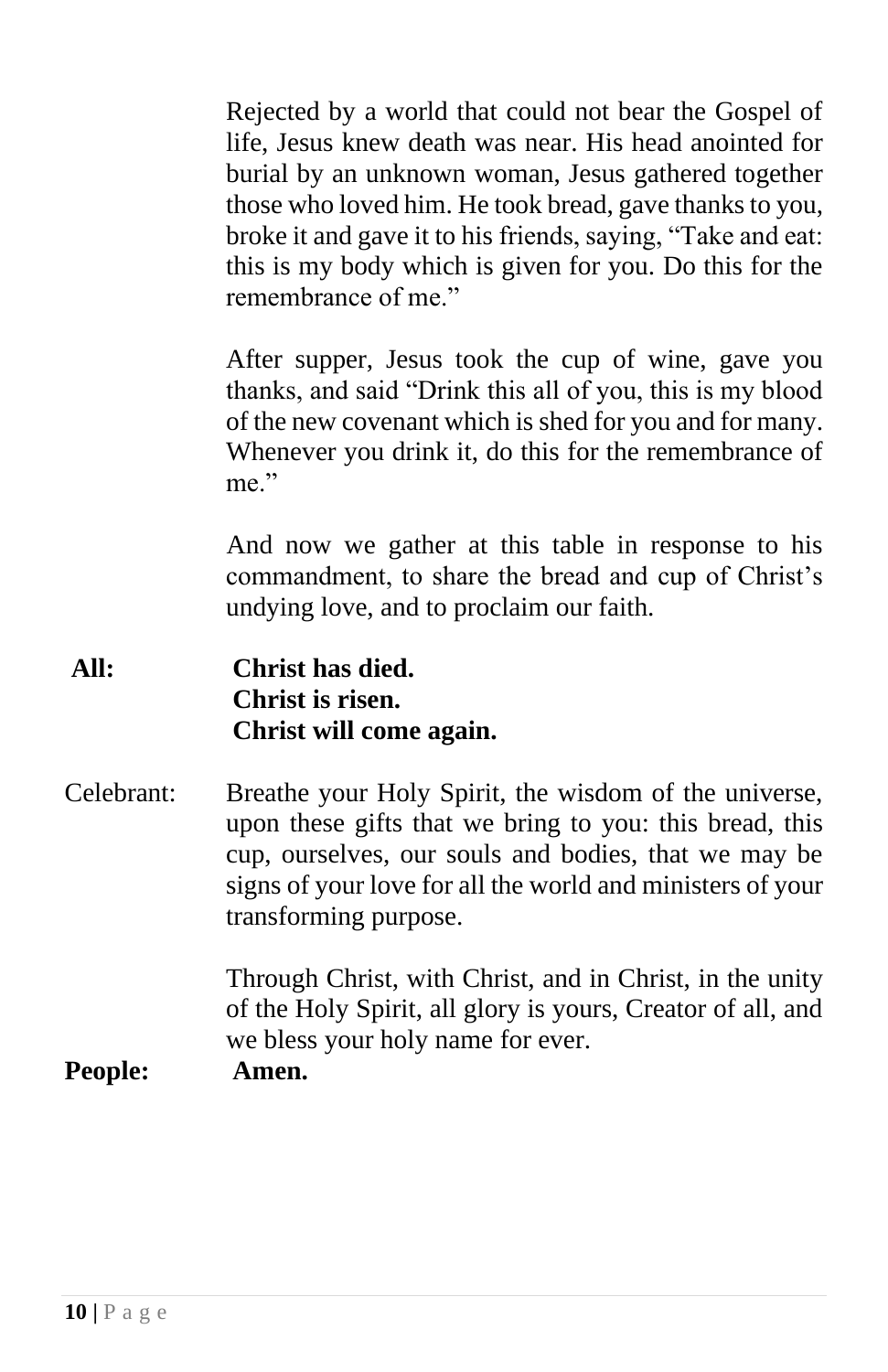# **The Lord's Prayer:** *(said by all*)

**Our Father in heaven, hallowed be your name, your kingdom come, your will be done, on earth as in heaven. Give us today our daily bread. Forgive us our sins as we forgive those who sin against us. Save us from the time of trial, and deliver us from evil. For the kingdom, the power, and the glory are yours, now and forever. Amen.**

# **The Breaking of the Bread**

| Celebrant: | "I am the bread of life," says the Lord. "Whoever comes"                 |
|------------|--------------------------------------------------------------------------|
|            | to me will never be hungry; whoever believes in me will                  |
|            | never thirst."                                                           |
| All:       | Taste and see that the Lord is good; happy are they<br>who trust in him! |
| Celebrant: | The gifts of God for the people of God.                                  |
| People:    | Thanks be to God.                                                        |

# **The Communion**

*(Please keep your masks on while receiving communion and bring the bread back to your seat before consuming. All who are drawn to Christ are welcome to receive: if you are baptized, we invite you to receive bread; if you are not baptized, we invite you to receive a blessing.)*

*(Since the Eucharist is a corporate spiritual practice, please maintain a receptive and quiet attitude as others are receiving Communion. Listen to the music and treat this time as part of your Eucharistic meditation.)*

# **WE ARE SENT OUT AS BEARERS OF NEW LIFE**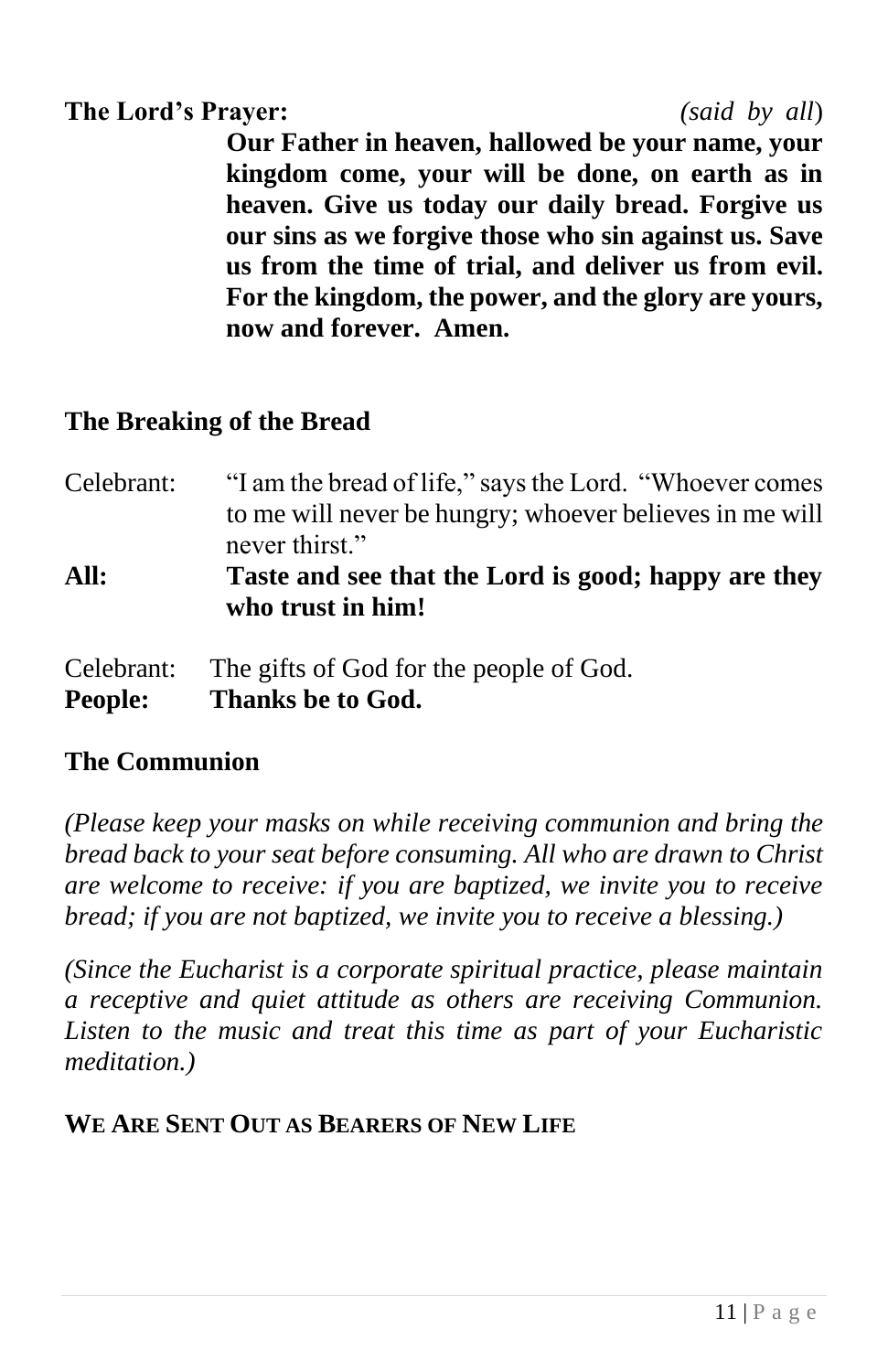### You need not fear the terror of the night,

*Refrain*

nor the arrow that flies by day; though thousands fall about you, near you it shall not come.

and famine will bring you no fear: under his wings your refuge, his faithfulness your shield.

who abide in his shadow for life, say to the Lord: "My refuge, my rock in whom I trust!"

Snares of the fowler will never capture you,

You who dwell in the shelter of the Lord,

*Refrain: And he will raise you up on eagle's wings, bear you on the breath of dawn, make you to shine like the sun, and hold you in the palm of his hand.*

**Recessional Hymn**: *(10am service) (we stand)*  $CP \# 531$  "On Eagles' Wings"

**All: whose power, working in us, can do infinitely more than we can ask or imagine. Glory to God from generation to generation, in the Church and in Christ Jesus, for ever and ever. Amen.**

# Celebrant: Glory to God,

**Blessing**

**Great Creator, you have fed us with bread from heaven. Continue to renew us in your truth, to give light to our minds strength to our bodies, and seal us with your Holy Spirit. We ask this in Christ's name. Amen.**

**Prayer after Communion** *(we stand) (said by all)*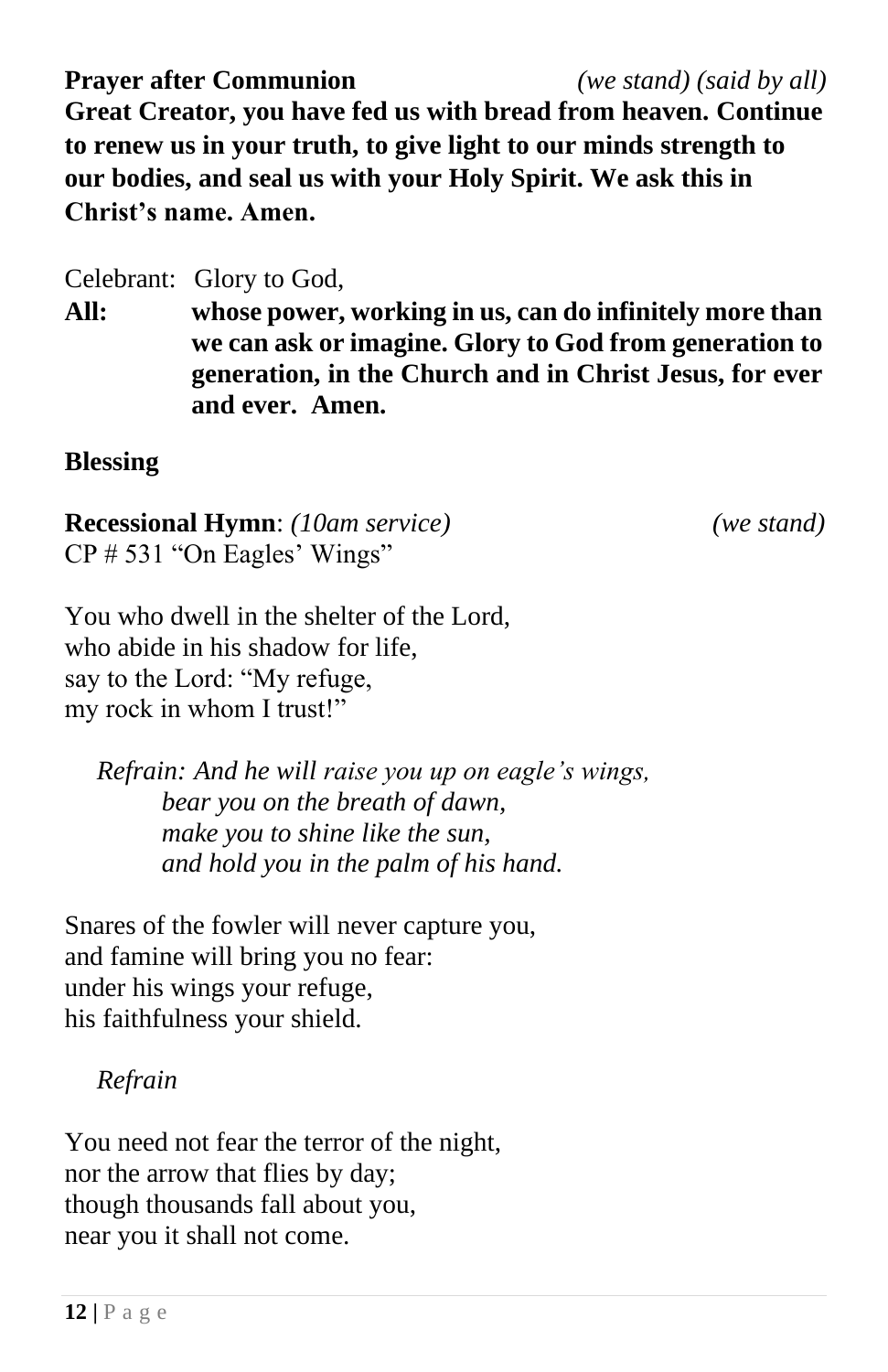#### *Refrain*

For to his angels he's given a command to guard you in all of your ways; upon their hands they will bear you up, lest you dash your foot against a stone.

*Refrain*

*Text:* Ps. 91; *para. Michael Joncas*

**Dismissal** *(we stand)*

**Response: Thanks be to God.**